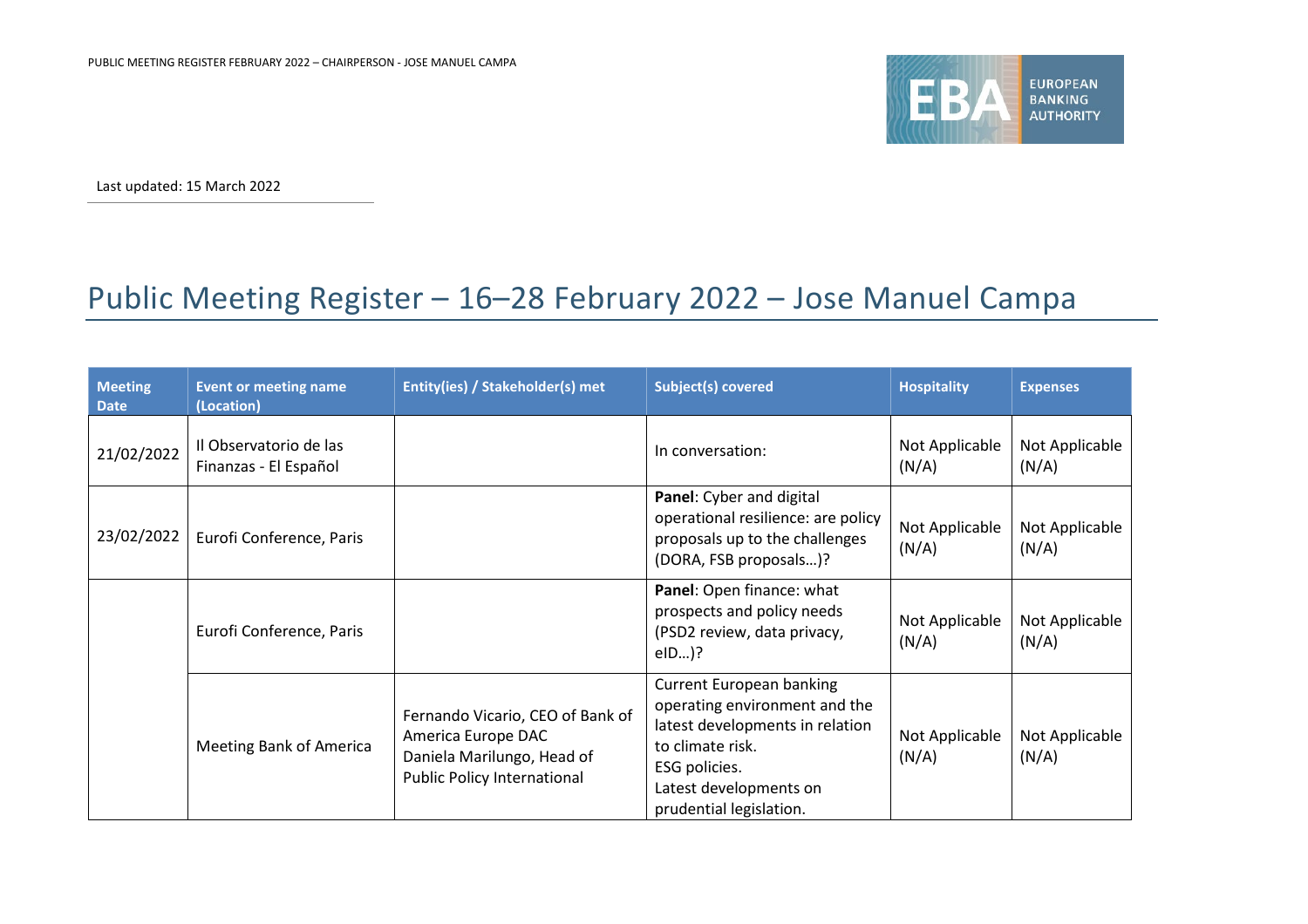

| <b>Meeting</b><br><b>Date</b> | <b>Event or meeting name</b><br>(Location) | Entity(ies) / Stakeholder(s) met                                                                                                                                                           | <b>Subject(s) covered</b>                                                                                                                                                                                        | <b>Hospitality</b>      | <b>Expenses</b>         |
|-------------------------------|--------------------------------------------|--------------------------------------------------------------------------------------------------------------------------------------------------------------------------------------------|------------------------------------------------------------------------------------------------------------------------------------------------------------------------------------------------------------------|-------------------------|-------------------------|
|                               | <b>Meeting DNB</b>                         | Steven Maijoor, Member of the<br><b>Executive Board</b>                                                                                                                                    | Review regulatory outlook.                                                                                                                                                                                       | Not Applicable<br>(N/A) | Not Applicable<br>(N/A) |
|                               | <b>Meeting Deutsche</b><br>Bundesbank      | Burkhard Balz, Member of the<br><b>Executive Board</b><br>Sabine Albrecht, Head of Office<br>Julian Reischle, DG Payments and<br><b>Settlement Systems</b>                                 | Regulatory outlook, Payments<br>systems.                                                                                                                                                                         | Not Applicable<br>(N/A) | Not Applicable<br>(N/A) |
|                               | <b>Meeting IIF</b>                         | Tim Adams, President & CEO                                                                                                                                                                 | Exchange of views on regulatory<br>outlook.                                                                                                                                                                      | Not Applicable<br>(N/A) | Not Applicable<br>(N/A) |
|                               | <b>Meeting EACB</b>                        | Berry Marttin, President/ Nina<br>Schindler, Chief Executive Officer<br>and large delegation                                                                                               | Banking model diversity in the<br>Banking Union, added value and<br>challenges of cooperative banks.<br>ESG risks.<br>Interest Rate Risk in the Banking<br>Book (IRRBB).<br>Macroprudential framework<br>review. | Not Applicable<br>(N/A) | Not Applicable<br>(N/A) |
|                               | <b>Meeting BBVA</b>                        | Ana Fernández Manrique,<br>Responsable de Regulación y<br>Control Interno<br>Santiago Fernández de Lis,<br>Responsable de Regulación<br>Jaime Vázquez, Responsable de<br><b>EU Affairs</b> | Resolution & Banking Union.<br>Macroprudential Framework.<br>BigTechs & platform regulation.                                                                                                                     | Not Applicable<br>(N/A) | Not Applicable<br>(N/A) |
| 24/02/2022                    | Eurofi Conference, Paris                   |                                                                                                                                                                                            | Panel: Basel 3 implementation<br>in the EU: key political stakes                                                                                                                                                 | Not Applicable<br>(N/A) | Not Applicable<br>(N/A) |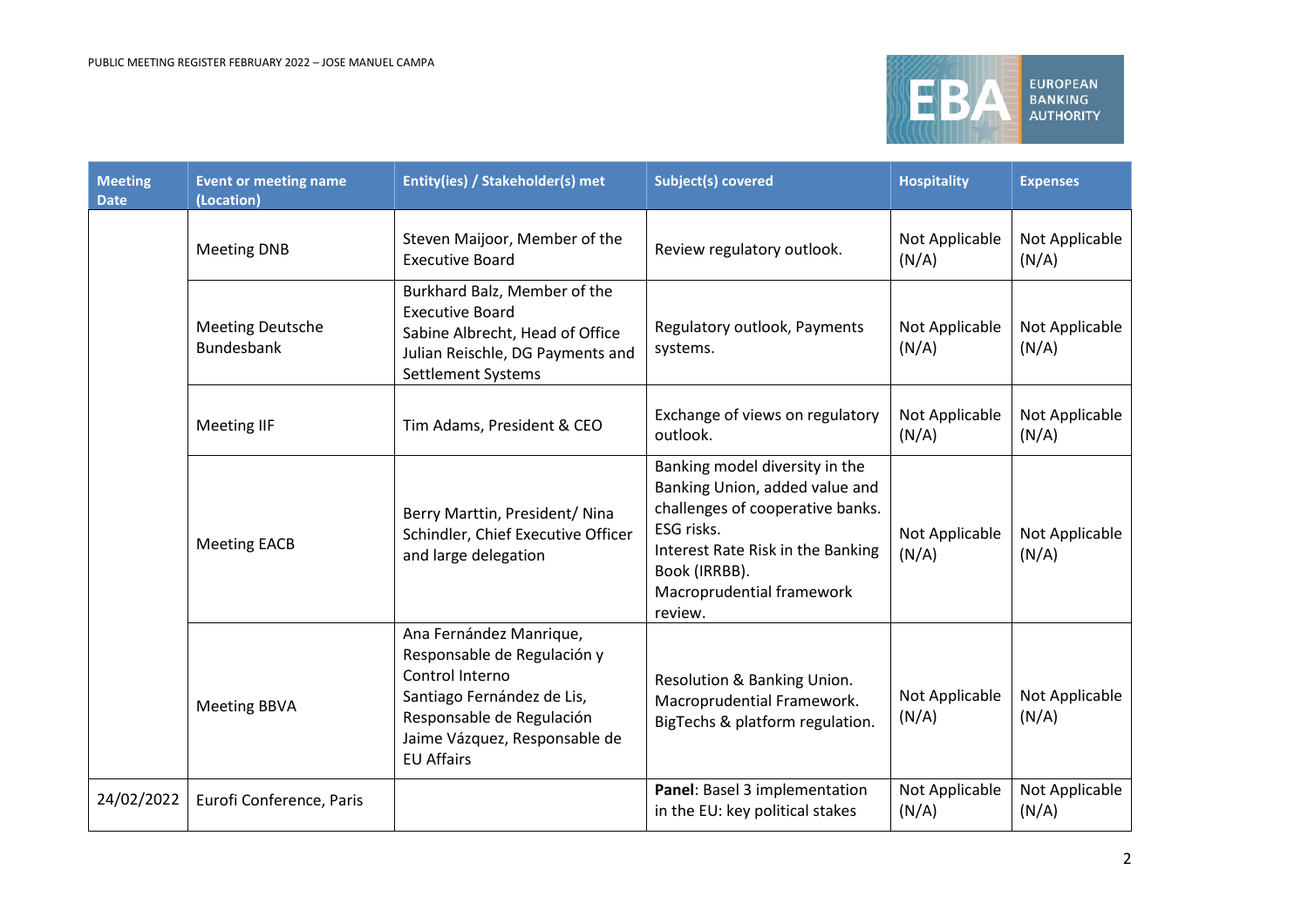

| <b>Meeting</b><br><b>Date</b> | <b>Event or meeting name</b><br>(Location) | <b>Entity(ies) / Stakeholder(s) met</b>                                                                                                                                                  | <b>Subject(s) covered</b>                                                                                                                                                                                                   | <b>Hospitality</b>      | <b>Expenses</b>         |
|-------------------------------|--------------------------------------------|------------------------------------------------------------------------------------------------------------------------------------------------------------------------------------------|-----------------------------------------------------------------------------------------------------------------------------------------------------------------------------------------------------------------------------|-------------------------|-------------------------|
|                               | <b>Meeting Citibank</b>                    | Kristine Braden, Head of Europe<br>& CEO of Citigroup Global<br>Markets AG<br>Johannes Pockrandt, Head of<br><b>Government Affairs Europe</b><br>Beata Sivak, Head of Brussels<br>Office | The policy and regulatory<br>initiatives under the Banking<br><b>Union and Capital Markets</b><br>Union.<br>The digital and sustainable<br>transitions - notably as Citi has<br>committed to net zero<br>emissions by 2050. | Not Applicable<br>(N/A) | Not Applicable<br>(N/A) |
|                               | <b>Meeting JP Morgan</b>                   | Vittorio Grilli, Chairman of JPM<br>Corporate & Investment Bank<br><b>EMEA</b><br>Sharon Yang, Global Head of<br><b>Regulatory Affairs</b>                                               | European banking landscape.<br>COVID-19 recovery.                                                                                                                                                                           | Not Applicable<br>(N/A) | Not Applicable<br>(N/A) |
|                               | <b>Meeting BaFin</b>                       | Mark Branson, President                                                                                                                                                                  | Banking union, regulatory<br>outlook.                                                                                                                                                                                       | Not Applicable<br>(N/A) | Not Applicable<br>(N/A) |
|                               | <b>Meeting Amazon</b>                      | Scott Mullins, Head of Global<br><b>Financial Services</b><br>Maria E. Tsani, Head of Financial<br>Services Public Policy and<br><b>Regulatory Affairs - EMEA</b>                        | The role of technology in<br>Financial Services and the future<br>EU regulatory framework on<br>Digital Operational Resilience.                                                                                             | Not Applicable<br>(N/A) | Not Applicable<br>(N/A) |
|                               | <b>Meeting Deutsche Bank</b>               | Fabrizio Campelli, Member of the<br><b>Management Board</b><br>Sven Afhueppe, Global Head of<br><b>Political Affairs of Deutsche Bank</b><br>AG                                          | The competitive IB landscape.                                                                                                                                                                                               | Not Applicable<br>(N/A) | Not Applicable<br>(N/A) |